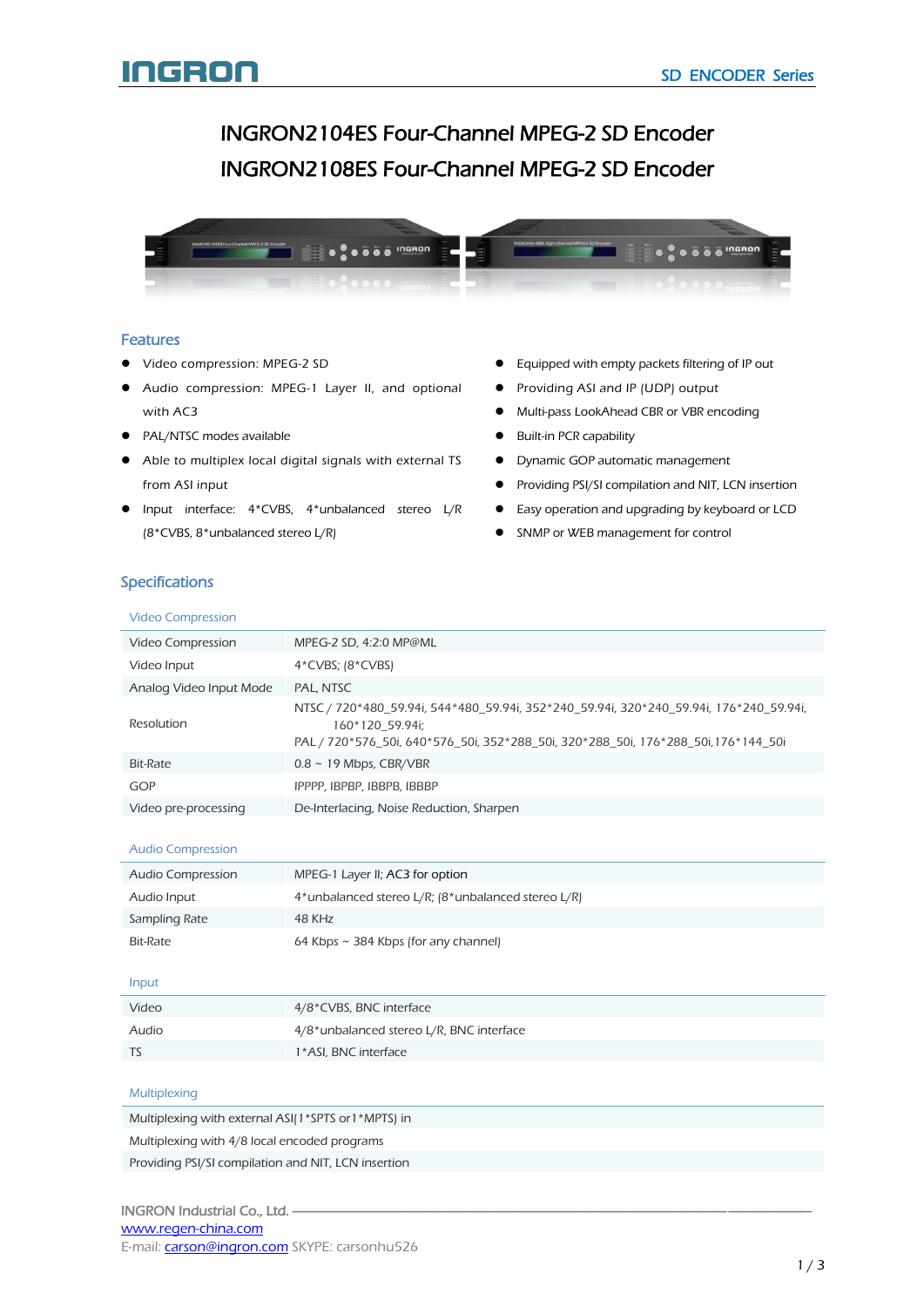# IGRON

#### **Output**

|                   | <b>Number</b>                   | 1*ASI+1*ASI(backup)             |
|-------------------|---------------------------------|---------------------------------|
| <b>ASI Output</b> | Standard                        | EN 50083-9 ASI                  |
|                   | Output Bit Rate                 | Max. 170 Mbps                   |
|                   | MPEG Frame                      | 188/204 byte                    |
|                   | <b>Reflection Loss</b>          | $>10$ dB                        |
|                   | Connector Type                  | 75 Ω, BNC interface             |
|                   | <b>Transport Protocol</b>       | TS over IP output, UDP protocol |
|                   | <b>IP Output Channel</b>        | 1*MPTS or 4/8*SPTS              |
| IP Output         | Connector Type                  | RJ45, 10/100M                   |
|                   | Mode                            | Unicast/Multicast               |
|                   | Support empty packets filtering |                                 |

#### Management

| Connector      | 1*RJ-45, 10/100 Base-T (NMS interface) |
|----------------|----------------------------------------|
| Remote Control | by NMS                                 |
| Local Control  | LCD and keyboard on front panel        |

#### General

#### **Introductions**

INGRON2104ES Four-Channel MPEG-2 SD Encoder (/INGRON2108ES Eight-Channel MPEG-2 SD Encoder) acts as a professional broadcasting device for audio and video compression with additional multiplexing functions. It is configured with 4-channel of CVBS video(8-channel item available) and 4 unbalanced stereo analog L/R audio(8-channel item available) inputs, to realize simultaneous encoding of multiple programs. With an additional ASI input, the input 4 (or 8) channels can be further multiplexed with an external transport stream(SPTS or MPTS). Supported by standard MPEG-2 SD video and MPEG-1 Layer II, and AC3(for option) audio encoding, INGRON2104ES/INGRON2108ES performs well in ultra-low bit rate and low latency. The device outputs with ASI and TS over IP(in 1\*MPTS or 4/8\*SPTS), to meet variety of needs in digital TV industry, such as IPTV, DTV broadcasting head-end systems, etc.. Its easy-operating design, high and unrivaled performances, well compatibility and integration, all make this device a prolonged, mature and welcomed option for worldwide operators and distributors.

#### Rear Panel



INGRON Industrial Co., Ltd. [www.regen-china.com](http://www.regen-china.com/) E-mail: **carson@ingron.com** SKYPE: carsonhu526